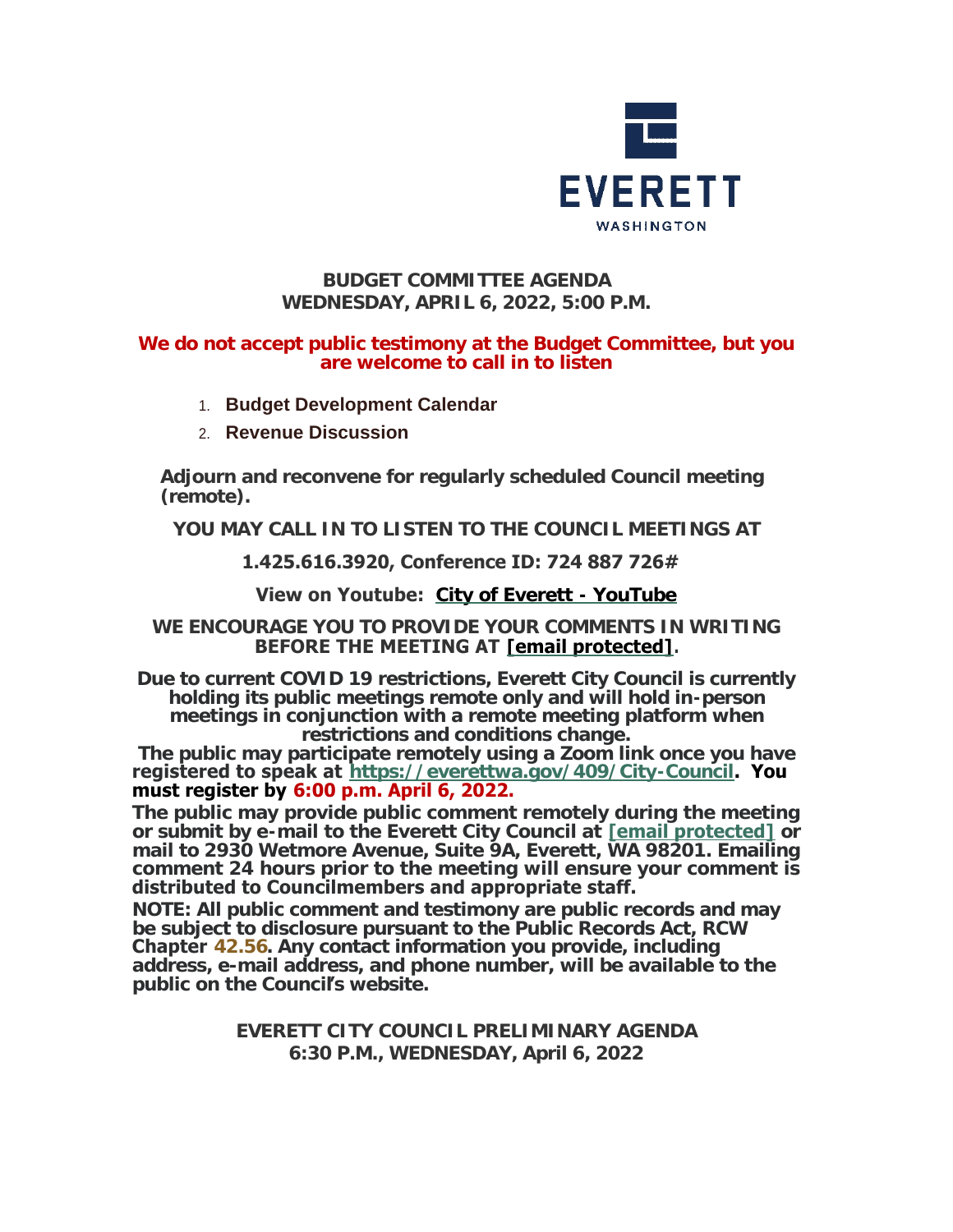#### Roll Call

Pledge of Allegiance

Land Acknowledgment

Approval of Minutes: March 30, 2022

Mayor's Comments

Council Comments/Liaison Reports

Resolution honoring the life of Everett Police Officer Dan Rocha

Documents:

#### [Resolution honoring Officer Dan Rocha.pdf](https://www.everettwa.gov/AgendaCenter/ViewFile/Item/13565?fileID=80773)

Administration Update on prior business

City Attorney

Public Comment

CONSENT ITEMS:

(1) Adopt Resolution authorizing claims against the City of Everett in the amount of \$2,848,642.82 for the period of March 19, 2022 through March 25, 2022.

Documents:

[Res Claims Payable Mar 19, 2022 - Mar 25, 2022.pdf](https://www.everettwa.gov/AgendaCenter/ViewFile/Item/13566?fileID=80759)

(2) Adopt Resolution authorizing electronic transfer claims against the City of Everett in the amount of \$6,292,763.21 for the period of February 1, 2022 through February 28, 2022.

Documents:

[Council Resolution - EFT February\\_PDF.pdf](https://www.everettwa.gov/AgendaCenter/ViewFile/Item/13567?fileID=80760)

(4) Authorize call for bids for the completion of the Water Filter Plant Emergency Generator Replacement project.

Documents:

[WFP Generators Call for Bids.pdf](https://www.everettwa.gov/AgendaCenter/ViewFile/Item/13569?fileID=80762)

#### PROPOSED ACTION ITEMS:

(5) CB 2203-13 – 1st Reading - Adopt an Ordinance closing a special improvement project entitled "Jackson Park Area Stormwater Separation and Treatment" Fund 336, Program 012, as established by Ordinance No. 3745-20. (3rd and final reading on 4-20- 22).

Documents:

[CB 2203-13 DOE Jackson Park Are Stormwater Separation Treatment-Closing](https://www.everettwa.gov/AgendaCenter/ViewFile/Item/13570?fileID=80763)  Ord.pdf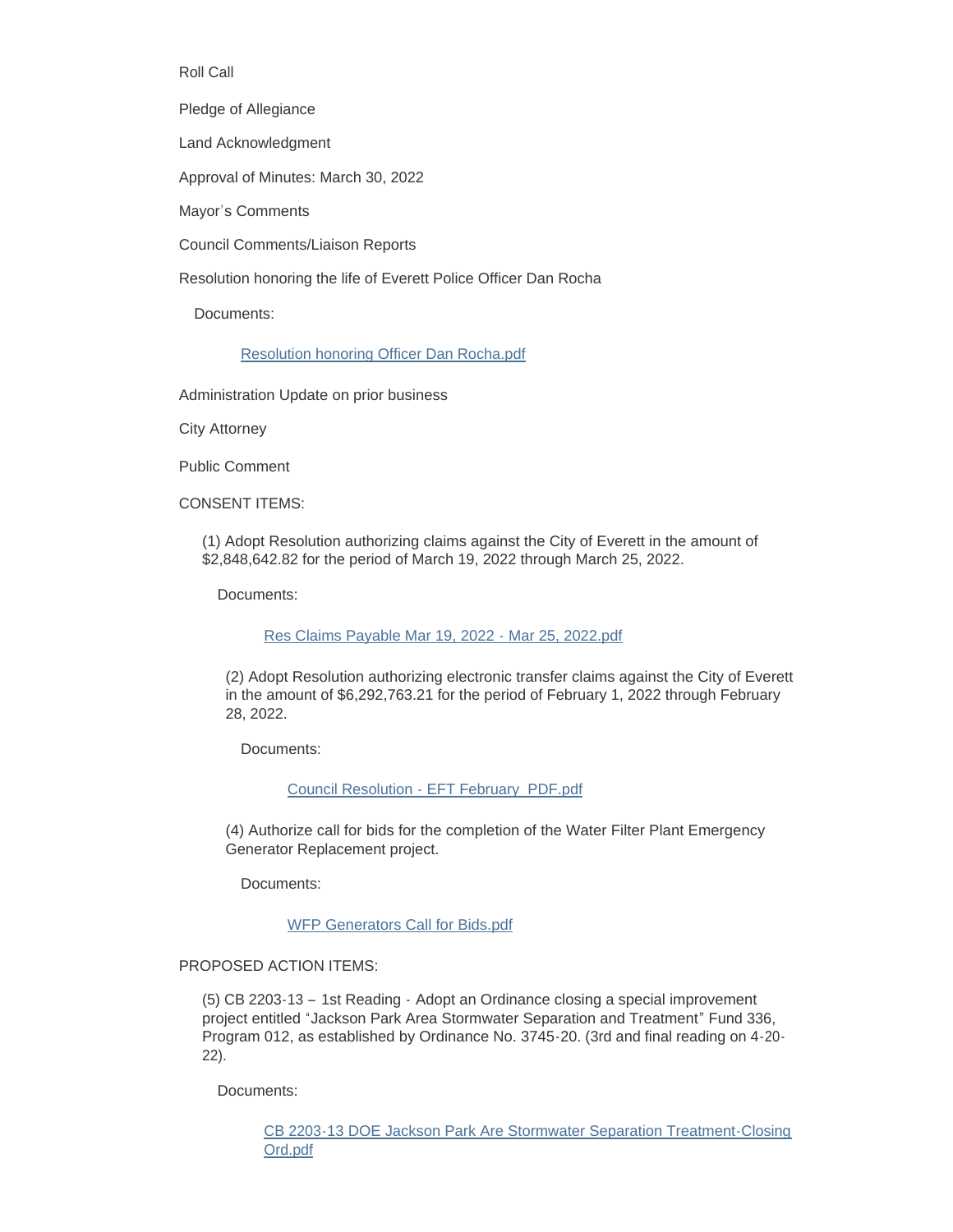(6) CB 2203-11 – 2nd Reading – Adopt the Proposed Ordinance approving the appropriates of the 2022 revised City of Everett Budget and amending Ordinance No. 3838-21. (3rd and final reading on 4-13-22).

Documents:

[CB 2203-11 2022 Budget Amendment 1.pdf](https://www.everettwa.gov/AgendaCenter/ViewFile/Item/13571?fileID=80764) [2022 BA1 03-30-22.pdf](https://www.everettwa.gov/AgendaCenter/ViewFile/Item/13571?fileID=80765)

#### OUTSIDE PRESENTATION:

(7) Everett Spring 2022 Snohomish Health District Update presented by Carrie Parker, Assistant Director

Documents:

#### [Everett\\_Spring 2022 SHD Update.pdf](https://www.everettwa.gov/AgendaCenter/ViewFile/Item/13572?fileID=80766)

ACTION ITEMS:

(3) Authorize the Mayor to sign the contract amendment with NW Innovation Resource Center to provide business support services from 2022 – 2024.

Documents:

#### [NWIRC Contract Amendment\\_PDF.pdf](https://www.everettwa.gov/AgendaCenter/ViewFile/Item/13568?fileID=80761)

(8) CB 2203-09 – 3rd and final Reading - Adopt an Ordinance creating a Special Improvement Project entitled "41st Street to Rucker Avenue Corridor Phase 2" Fund 303, Program 123 and repealing Ordinance No. 3836-21.

Documents:

#### [CB 2203-09 41st St to Rucker Ave Cooridor Phase 2.pdf](https://www.everettwa.gov/AgendaCenter/ViewFile/Item/13573?fileID=80767)

(9) CB 2203-10 – 3rd and final Reading - Adopt an Ordinance creating a Special Improvement Project entitled "WFP Phase 2 Capital Upgrades" Fund 336, Program 021.

Documents:

[CB 2203-10 WFP Phase 2 Capital Upgrades-PDF.docx.pdf](https://www.everettwa.gov/AgendaCenter/ViewFile/Item/13574?fileID=80768)

(10) Authorize the release of Request for Proposal #2022-002 Automated Traffic Safety Camera Program.

Documents:

[2022-002 Automated Traffic Safety Camera Program\\_PDF.pdf](https://www.everettwa.gov/AgendaCenter/ViewFile/Item/13575?fileID=80769) [Council Update Photo Enforcement April 6 2022.pdf](https://www.everettwa.gov/AgendaCenter/ViewFile/Item/13575?fileID=80774)

(11) Adopt Resolution establishing the City Council Rules of Procedure for the conduct of Council and repealing Resolution No. 7719.

Documents:

[4-5-22 draft Council procedures.pdf](https://www.everettwa.gov/AgendaCenter/ViewFile/Item/13576?fileID=80772)